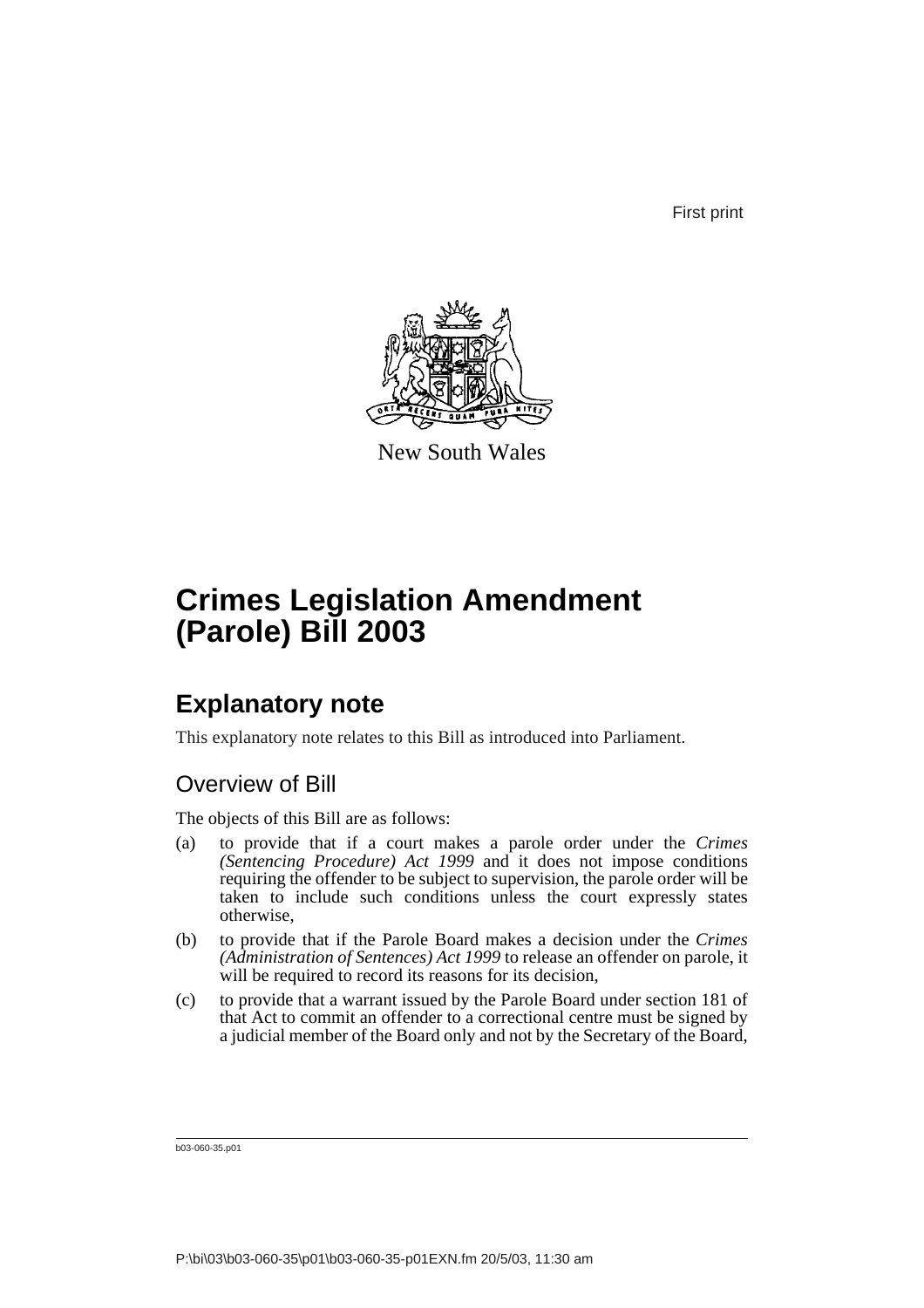Explanatory note

- (d) to allow for the membership of the Parole Board to be increased from the current maximum of 22 while ensuring that at least 4 are to be judicial members,
- (e) to make other amendments of a minor or consequential nature.

## Outline of provisions

**Clause 1** sets out the name (also called the short title) of the proposed Act.

**Clause 2** provides for the commencement of the proposed Act on a day or days to be appointed by proclamation.

**Clause 3** is a formal provision that gives effect to the amendments to the *Crimes (Sentencing Procedure) Act 1999* set out in Schedule 1.

**Clause 4** is a formal provision that gives effect to the amendments to the *Crimes (Administration of Sentences) Act 1999* set out in Schedule 2.

**Clause 5** is a formal provision that gives effect to the amendment to the *Crimes (Sentencing Procedure) Regulation 2000* set out in Schedule 3.

### **Schedule 1 Amendment of Crimes (Sentencing Procedure) Act 1999**

Under section 50 of the Act, when a court imposes a sentence of imprisonment for a term of 3 years or less and sets a non-parole period, the court must make an order directing the release of the offender on parole at the end of the non-parole period. Section 51 of the Act allows the court to impose conditions on any parole order that it makes (including conditions requiring that the offender be subject to supervision).

**Schedule 1 [1]** provides that if the court does not impose conditions in relation to the supervision of the offender when it makes a parole order, the parole order will be taken to include conditions that the offender be subject to supervision unless the court expressly states that the offender is not to be subject to supervision. **Schedule 1 [2] and [3]** are consequential amendments.

**Schedule 1 [4]** enables regulations of a savings or transitional nature to be made as a consequence of the enactment of the proposed Act. **Schedule 1 [5]** provides that the amendment made by Schedule 1  $\left[1\right]$  does not apply to any existing parole order.

Explanatory note page 2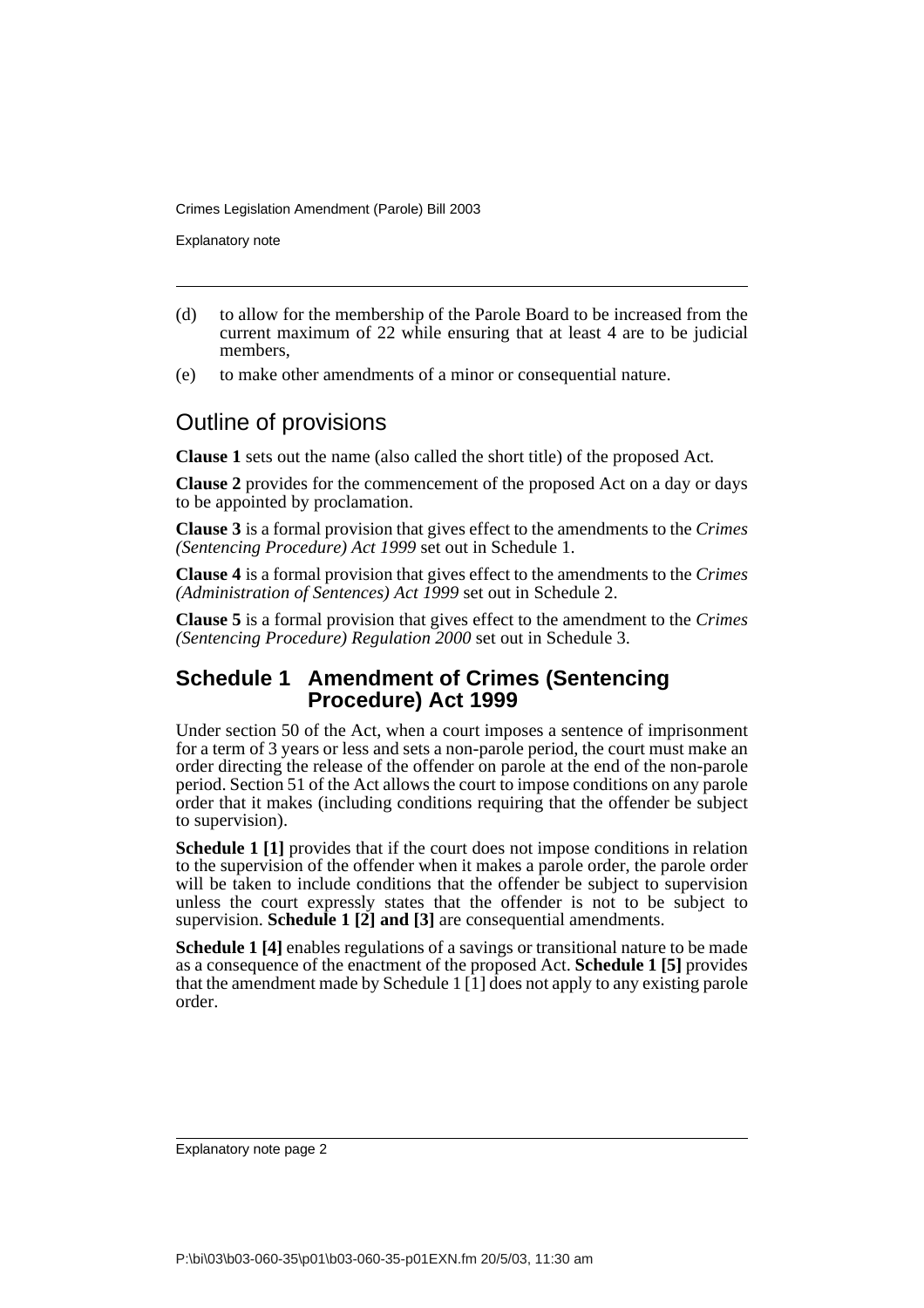Explanatory note

### **Schedule 2 Amendment of Crimes (Administration of Sentences) Act 1999**

**Schedule 2** [1] is consequential on the amendment made by Schedule 1 [1].

At present under Part 6 of the Act, the Parole Board is required to record its reasons for making a parole decision only when it decides that an offender should not be released on parole. **Schedule 2 [2]** provides that the Parole Board will also be required to record its reasons when it decides that an offender should be released on parole under that Part. **Schedule 2 [3]** is a consequential amendment. **Schedule 2 [4]** provides that the Parole Board will also be required to record its reasons for rescinding, under section 175 of the Act, the revocation of a periodic detention order, home detention order or parole order.

At present under section 183 of the Act, the Parole Board consists of at least 10, but not more than 22, members. **Schedule 2 [7]** removes the existing upper and lower limits as to the number of members so long as at least 4 of the members are judicial members, at least one is a police officer, at least one is an officer of the Probation and Parole Service and at least 10 are community members. **Schedule 2 [8]** provides for the appointment (from those persons who are appointed as judicial members of the Parole Board) of more than one Deputy Chairperson of the Board. **Schedule 2 [5] and [9]–[14]** are consequential amendments.

Section 181 of the Act provides that the Parole Board may issue a warrant committing an offender to a correctional centre in certain circumstances (eg if the Parole Board revokes a periodic detention order, home detention order or parole order in respect of the offender). Such a warrant is to be signed by a judicial member of the Parole Board or by the Secretary of the Board. **Schedule 2 [6]** removes the capacity for the warrant to be signed by the Secretary.

**Schedule 2 [15]** enables regulations of a savings or transitional nature to be made as a consequence of the enactment of the proposed Act. **Schedule 2 [16]** makes it clear the changes relating to the membership of the Parole Board do not affect any existing appointments.

### **Schedule 3 Amendment of Crimes (Sentencing Procedure) Regulation 2000**

**Schedule 3** consequentially amends the form that is used when a court makes an order for unsupervised parole. As a result of the amendment made by Schedule 1 [1], the court is required to expressly state that an offender is not to be subject to supervision if the court intends to provide for unsupervised parole.

Explanatory note page 3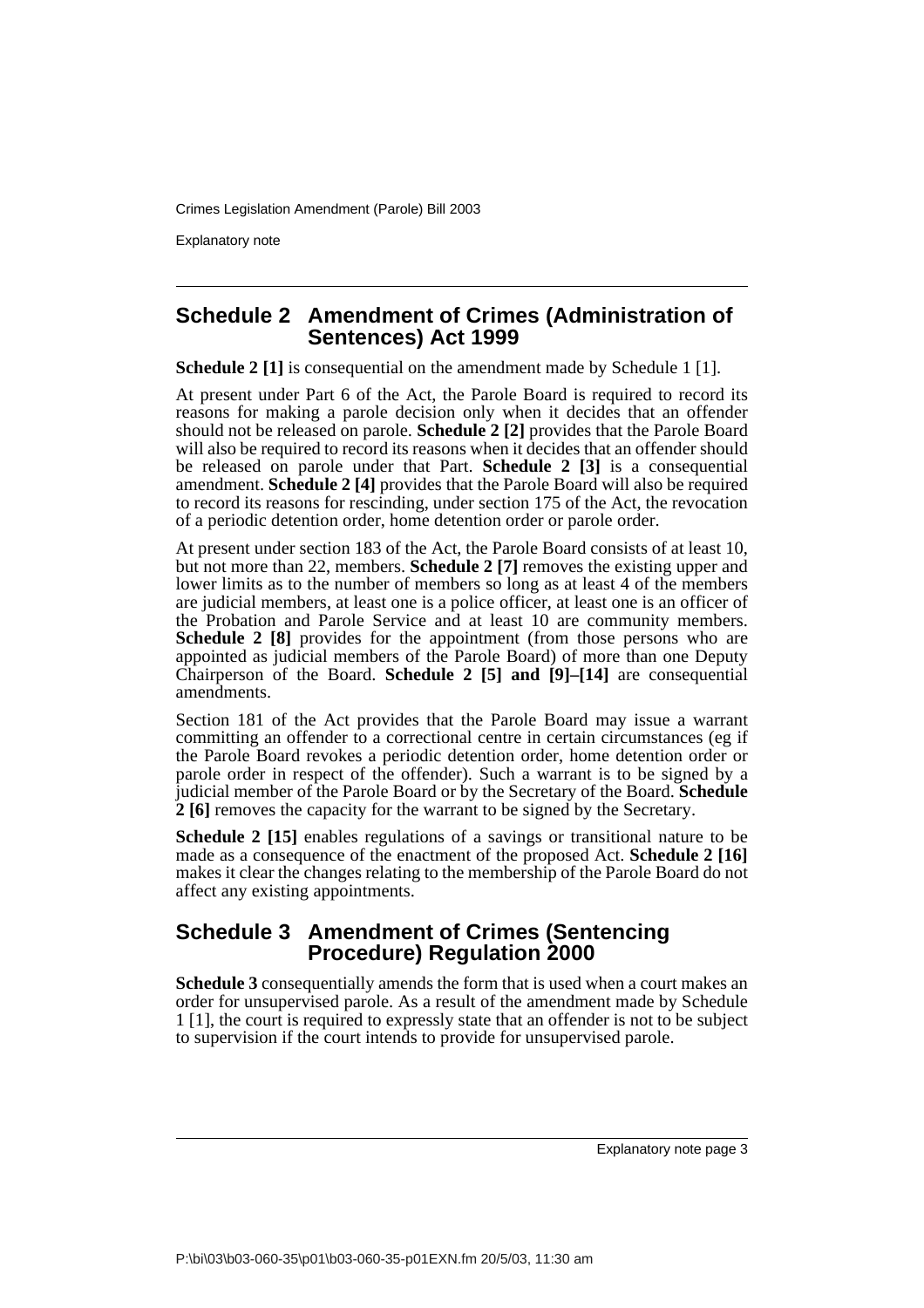Explanatory note

Explanatory note page 4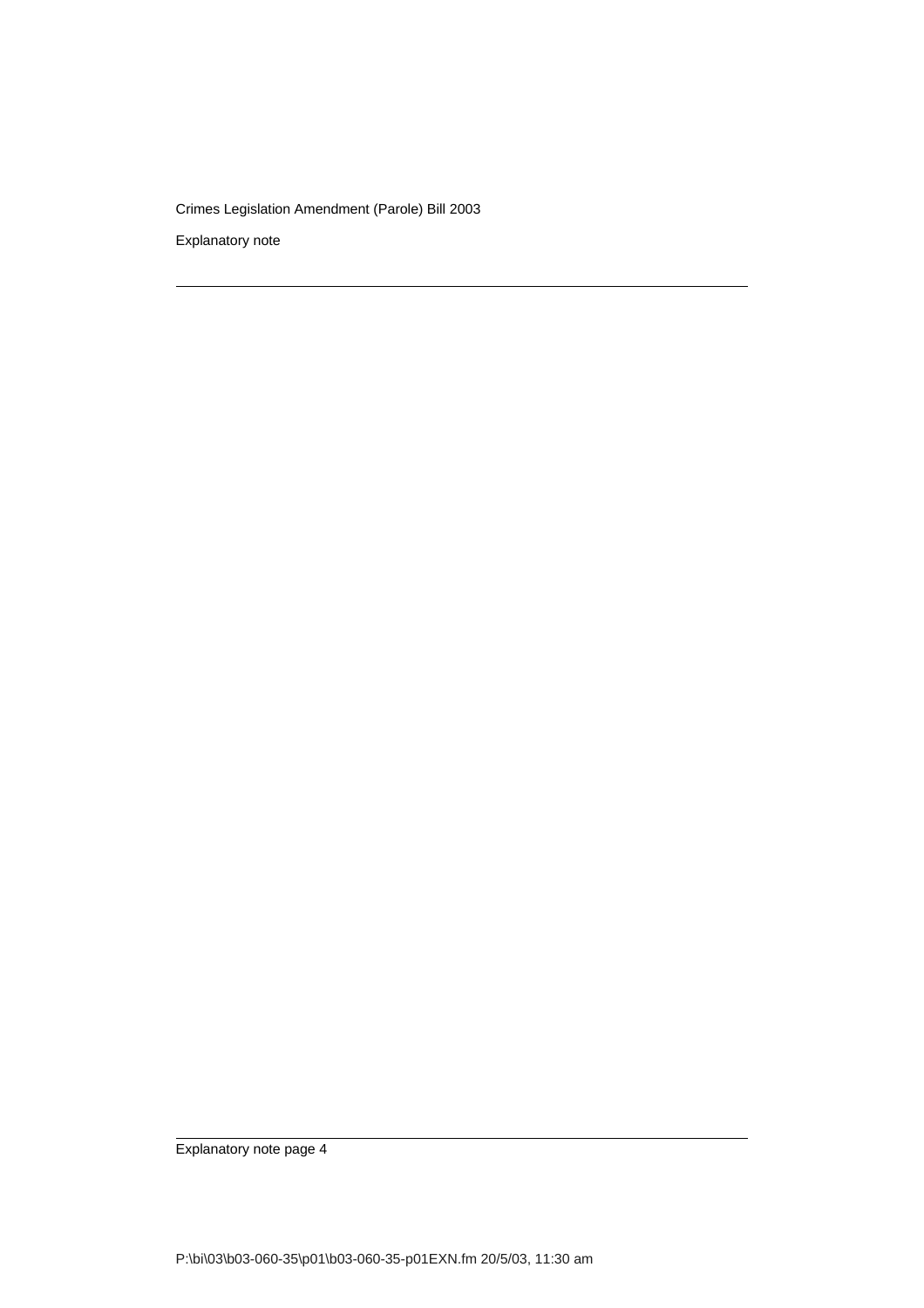First print



New South Wales

# **Crimes Legislation Amendment (Parole) Bill 2003**

## **Contents**

|                  |    |                                                                     | Page           |
|------------------|----|---------------------------------------------------------------------|----------------|
|                  | 1  | Name of Act                                                         | 2              |
|                  | 2  | Commencement                                                        | $\overline{2}$ |
|                  | 3  | Amendment of Crimes (Sentencing Procedure) Act 1999<br>No 92        | 2              |
|                  | 4  | Amendment of Crimes (Administration of Sentences)<br>Act 1999 No 93 | 2              |
|                  | 5. | Amendment of Crimes (Sentencing Procedure)<br>Regulation 2000       | 2              |
| <b>Schedules</b> |    |                                                                     |                |
|                  |    | Amendment of Crimes (Sentencing Procedure) Act 1999                 | 3              |
|                  | 2  | Amendment of Crimes (Administration of Sentences)                   |                |
|                  |    | Act 1999                                                            | 4              |
|                  | 3  | Amendment of Crimes (Sentencing Procedure)<br>Regulation 2000       | 8              |
|                  |    |                                                                     |                |

b03-060-35.p01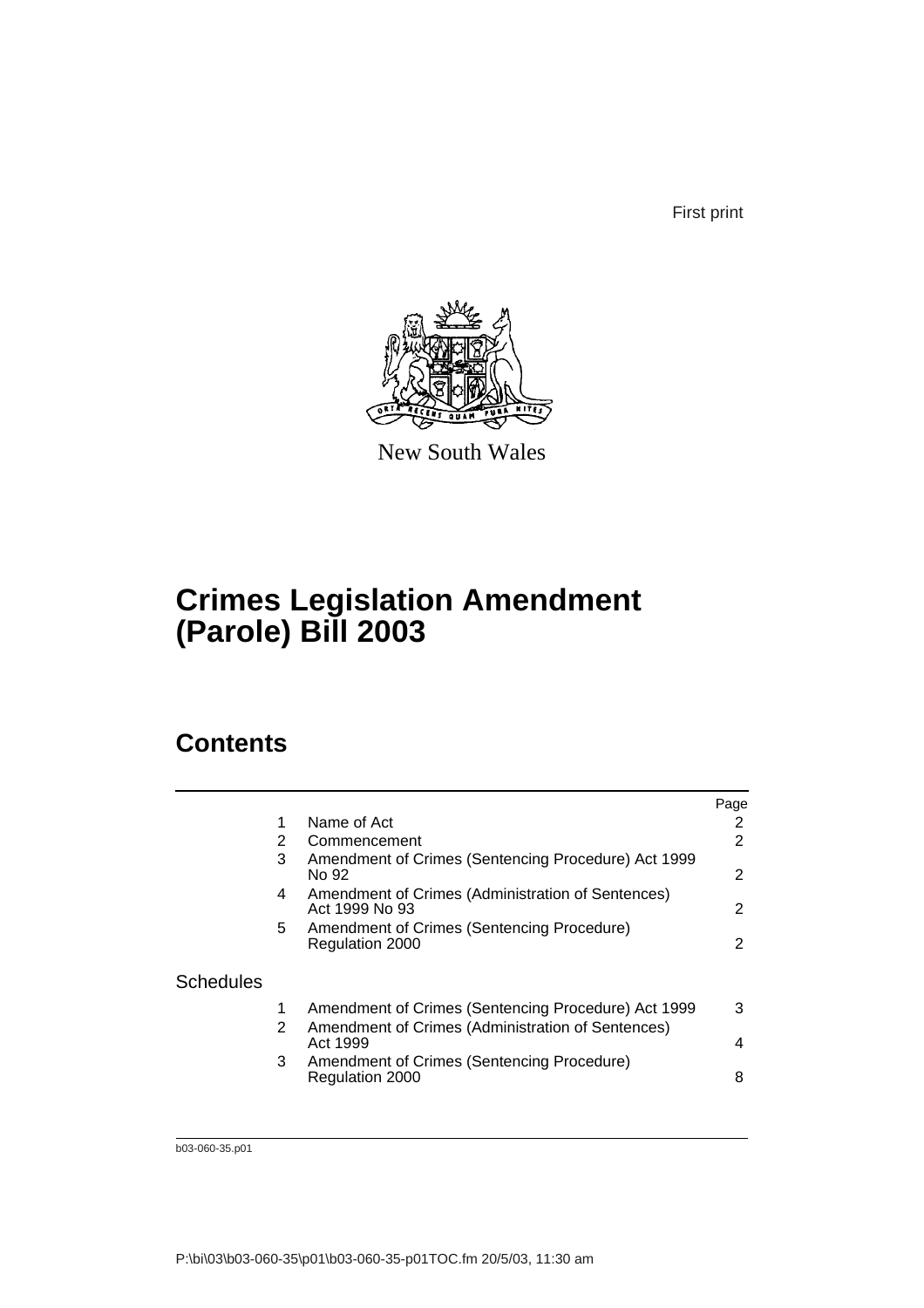**Contents** 

Page

Contents page 2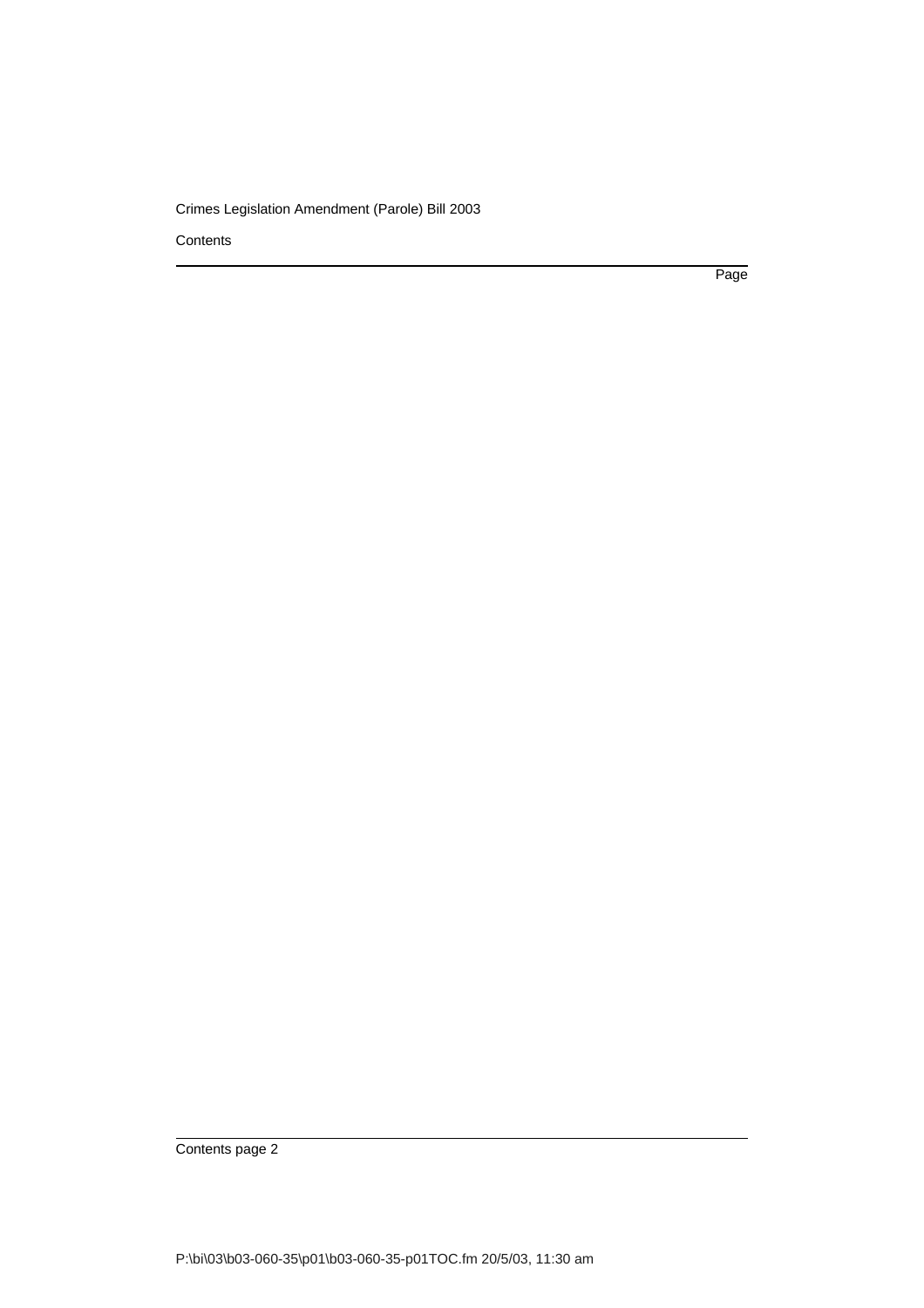

New South Wales

# **Crimes Legislation Amendment (Parole) Bill 2003**

No , 2003

#### **A Bill for**

An Act to amend the *Crimes (Sentencing Procedure) Act 1999* to make further provision for the inclusion of parole supervision conditions in parole orders made by the courts; to amend the *Crimes (Administration of Sentences) Act 1999* to provide that the Parole Board is required to record its reasons for releasing offenders on parole and to make further provision with respect to the constitution of the Parole Board; and for other purposes.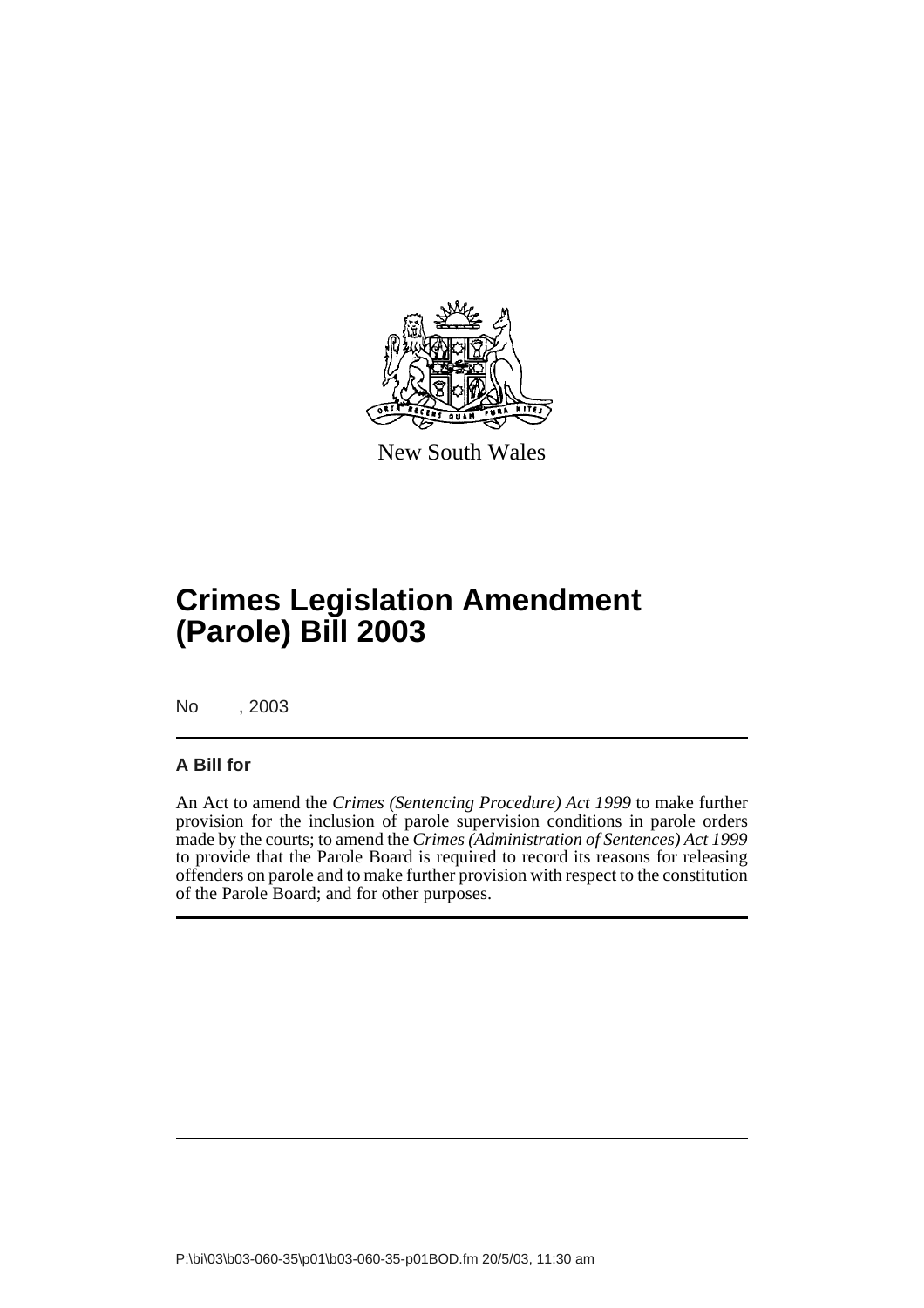<span id="page-7-4"></span><span id="page-7-3"></span><span id="page-7-2"></span><span id="page-7-1"></span><span id="page-7-0"></span>

| The Legislature of New South Wales enacts: |                                                                                           |                |
|--------------------------------------------|-------------------------------------------------------------------------------------------|----------------|
| 1                                          | Name of Act                                                                               | 2              |
|                                            | This Act is the Crimes Legislation Amendment (Parole) Act 2003.                           | 3              |
| 2                                          | <b>Commencement</b>                                                                       | $\overline{4}$ |
|                                            | This Act commences on a day or days to be appointed by<br>proclamation.                   | 5<br>6         |
| 3                                          | Amendment of Crimes (Sentencing Procedure) Act 1999 No 92                                 | $\overline{7}$ |
|                                            | The Crimes (Sentencing Procedure) Act 1999 is amended as set out<br>in Schedule 1.        | 8<br>9         |
| 4                                          | Amendment of Crimes (Administration of Sentences) Act 1999 No 93                          | 10             |
|                                            | The Crimes (Administration of Sentences) Act 1999 is amended as<br>set out in Schedule 2. | 11<br>12       |
| 5                                          | <b>Amendment of Crimes (Sentencing Procedure) Regulation 2000</b>                         | 13             |
|                                            | The Crimes (Sentencing Procedure) Regulation 2000 is amended as<br>set out in Schedule 3. | 14<br>15       |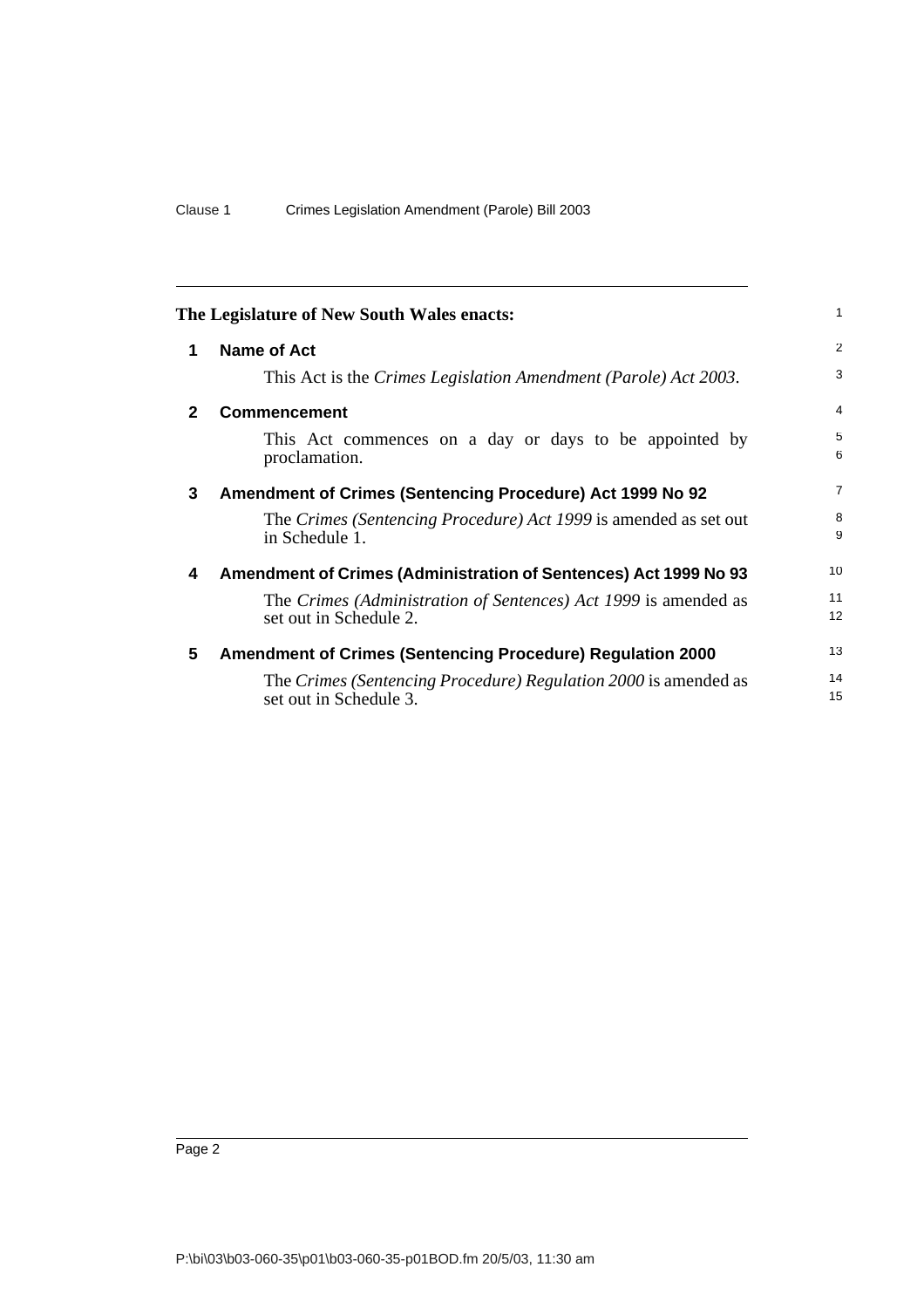Amendment of Crimes (Sentencing Procedure) Act 1999 Schedule 1

<span id="page-8-0"></span>

|       |                             | <b>Schedule 1 Amendment of Crimes (Sentencing</b><br>Procedure) Act 1999                                                          |                     |  |
|-------|-----------------------------|-----------------------------------------------------------------------------------------------------------------------------------|---------------------|--|
|       |                             | (Section 3)                                                                                                                       | 3                   |  |
| $[1]$ |                             | <b>Section 51 Conditions on parole orders</b>                                                                                     | 4                   |  |
|       |                             | Insert after section 51 $(1A)$ :                                                                                                  | 5                   |  |
|       | (1AA)                       | If, in making a parole order, the court does not impose any                                                                       | 6<br>$\overline{7}$ |  |
|       |                             | such conditions in relation to the supervision of the offender,                                                                   | 8                   |  |
|       |                             | the parole order is, unless the court expressly states that the<br>offender is not to be subject to supervision, taken to include | 9                   |  |
|       |                             | conditions requiring that the offender be subject to                                                                              | 10                  |  |
|       |                             | supervision prescribed by the regulations under the Crimes                                                                        | 11                  |  |
|       |                             | (Administration of Sentences) Act 1999 while released on                                                                          | 12                  |  |
|       |                             | parole.                                                                                                                           | 13                  |  |
| $[2]$ | <b>Section 51 (1B)</b>      |                                                                                                                                   | 14                  |  |
|       |                             | Omit "subsection (1A)". Insert instead "subsections (1A) and (1AA)".                                                              | 15                  |  |
| $[3]$ | Section 51 (1B) (a)         |                                                                                                                                   | 16                  |  |
|       |                             | Omit "may not". Insert instead "are not to".                                                                                      | 17                  |  |
| [4]   |                             | Schedule 2 Savings, transitional and other provisions                                                                             | 18                  |  |
|       |                             | Insert at the end of clause $1(1)$ :                                                                                              | 19                  |  |
|       |                             | Crimes Legislation Amendment (Parole) Act 2003, to the<br>extent that it amends this Act                                          | 20<br>21            |  |
| $[5]$ |                             | Schedule 2, Part 10                                                                                                               | 22                  |  |
|       | <b>Insert after Part 9:</b> |                                                                                                                                   | 23                  |  |
|       | Part 10                     | Provisions consequent on enactment of                                                                                             | 24                  |  |
|       |                             | <b>Crimes Legislation Amendment (Parole)</b>                                                                                      | 25                  |  |
|       |                             | <b>Act 2003</b>                                                                                                                   | 26                  |  |
|       | 50.                         | Application of section 51 (1AA)                                                                                                   | 27                  |  |
|       |                             | Section 51 (1AA), as inserted by the Crimes Legislation                                                                           | 28                  |  |
|       |                             | Amendment (Parole) Act 2003, does not apply to any parole                                                                         | 29                  |  |
|       |                             | order made by a court under section 50 before the                                                                                 | 30                  |  |
|       |                             | commencement of that subsection.                                                                                                  | 31                  |  |
|       |                             |                                                                                                                                   |                     |  |

Page 3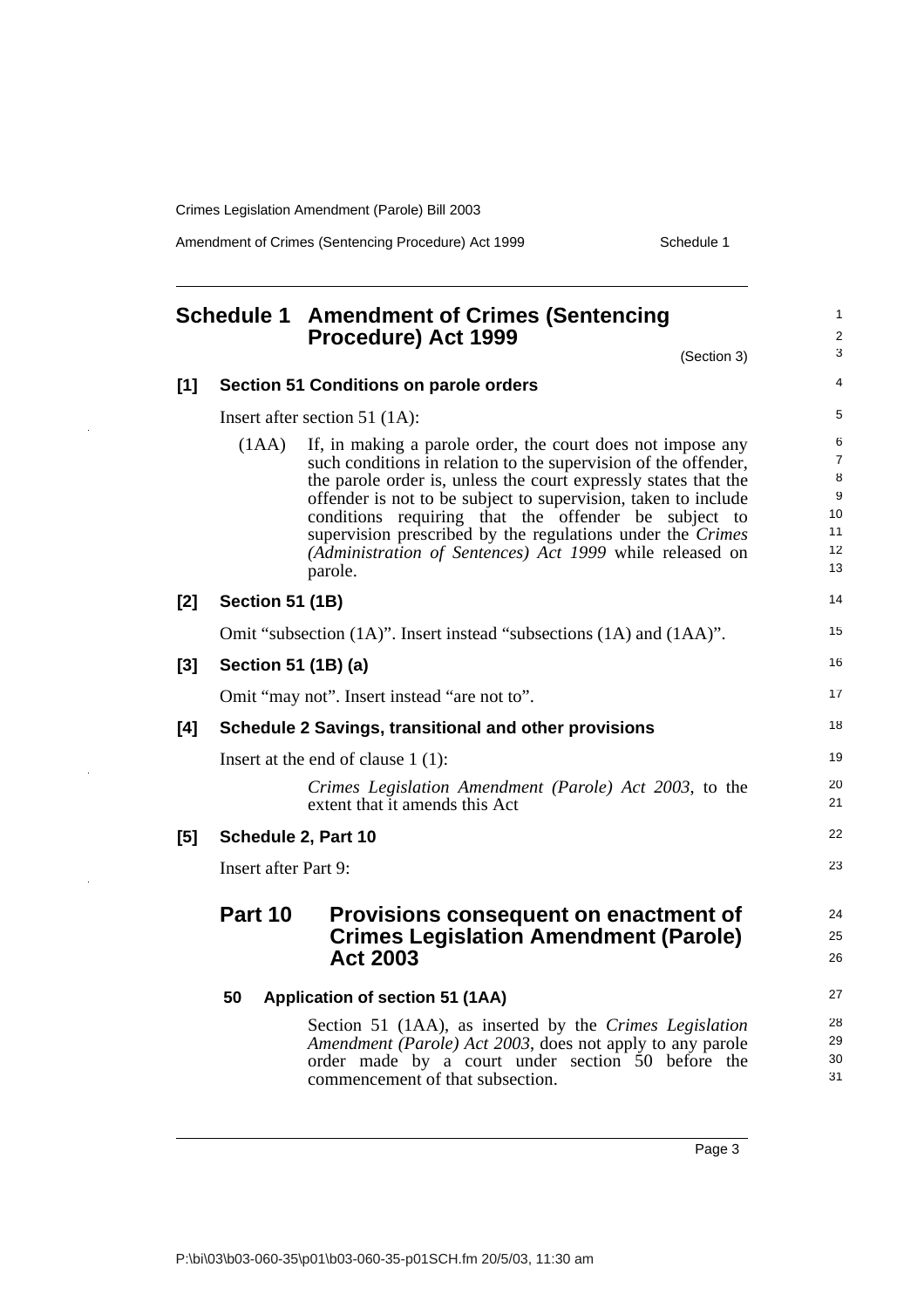<span id="page-9-0"></span>

| <b>Schedule 2 Amendment of Crimes (Administration of</b> |  |
|----------------------------------------------------------|--|
| <b>Sentences) Act 1999</b>                               |  |

(Section 4)

# **[1] Section 128 Conditions governing parole**

Insert "(including any conditions that are, under section 51 (1AA) of the *Crimes (Sentencing Procedure) Act 1999*, taken to be included in the order)" after "court" in section 128 (1) (b).

#### **[2] Section 131A**

Insert after section 131:

#### **131A Reasons for parole decisions**

- (1) If the Parole Board makes a decision under this Part:
	- (a) that an offender should be released on parole, or
	- (b) that an offender should not be released on parole,

the Parole Board must cause the reasons for its decision to be recorded in its minutes.

- (2) In giving those reasons, the Parole Board must, in the case of a decision made under Division 2, have regard to the following:
	- (a) the principle and matters referred to in section 135 and, if the decision relates to a serious offender to whom section 154 applies, the matters referred to in that section,
	- (b) such other matters that the Parole Board is, under this Act or the regulations, required to take into account in making the decision.

#### **[3] Sections 141 (4) (a), 149 (4) (a) and 150 (4) (a)**

26 27

28

> 5 6 7

8

9

Omit the paragraphs.

#### **[4] Section 175 Decision after review**

Insert after section 175 (4):

(5) If the Parole Board rescinds the revocation of the periodic detention order, home detention order or parole order concerned, the Parole Board must cause the reasons for its decision to be recorded in its minutes.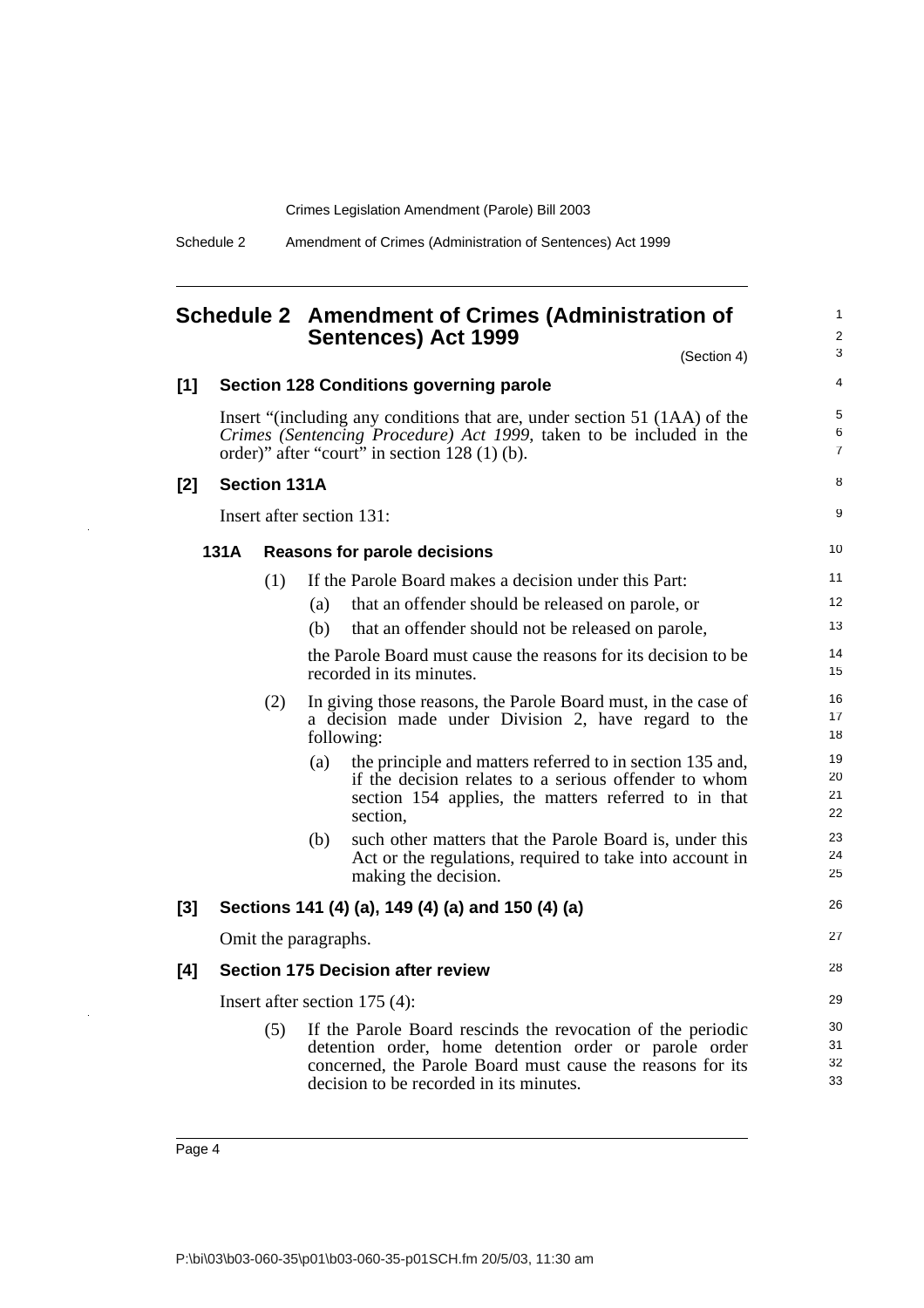Ŷ,

l,

 $\bar{z}$ 

|  | Amendment of Crimes (Administration of Sentences) Act 1999 |  | Schedule 2 |
|--|------------------------------------------------------------|--|------------|
|--|------------------------------------------------------------|--|------------|

| [5]   |                            |      | Section 180 Offenders to attend Parole Board when called on                                                                                                                                                                                                                | 1                          |
|-------|----------------------------|------|----------------------------------------------------------------------------------------------------------------------------------------------------------------------------------------------------------------------------------------------------------------------------|----------------------------|
|       | from section $180(2)(a)$ . |      | Omit "the Chairperson, Alternate Chairperson, Deputy Chairperson or"                                                                                                                                                                                                       | 2<br>3                     |
|       |                            |      | Insert instead "a judicial member of the Parole Board (as referred to in<br>section 183 $(2)$ $(a)$ ) or the".                                                                                                                                                             | 4<br>5                     |
| [6]   | centres                    |      | Section 181 Warrants committing offenders to correctional                                                                                                                                                                                                                  | 6<br>7                     |
|       |                            |      | Omit section 181 (2). Insert instead:                                                                                                                                                                                                                                      | 8                          |
|       | (2)                        | (a). | A warrant under this section is to be signed by a judicial<br>member of the Parole Board as referred to in section 183 (2)                                                                                                                                                 | 9<br>10<br>11              |
| $[7]$ |                            |      | <b>Section 183 Constitution of Parole Board</b>                                                                                                                                                                                                                            | 12                         |
|       |                            |      | Omit section 183 (2). Insert instead:                                                                                                                                                                                                                                      | 13                         |
|       | (2)                        |      | The Parole Board is to consist of the following members:                                                                                                                                                                                                                   | 14                         |
|       |                            | (a)  | at least 4 (referred to as <i>judicial members</i> ) are to be<br>judicially qualified persons appointed by the Governor,                                                                                                                                                  | 15<br>16                   |
|       |                            | (b)  | at least one is to be a police officer appointed by the<br>Commissioner of Police,                                                                                                                                                                                         | 17<br>18                   |
|       |                            | (c)  | at least one is to be an officer of the Probation and<br>Parole Service appointed by the Commissioner of<br>Corrective Services,                                                                                                                                           | 19<br>20<br>21             |
|       |                            | (d)  | one is to be the Secretary of the Parole Board,                                                                                                                                                                                                                            | 22                         |
|       |                            | (e)  | at least 10 (referred to as <i>community members</i> ) are to<br>be persons, appointed by the Governor, who reflect as<br>closely as possible the composition of the community at<br>large.                                                                                | 23<br>24<br>25<br>26       |
| [8]   |                            |      | <b>Schedule 1 Parole Board</b>                                                                                                                                                                                                                                             | 27                         |
|       |                            |      | Omit clause 1 (1). Insert instead:                                                                                                                                                                                                                                         | 28                         |
|       | (1)                        | (a)  | A person who is appointed as a judicial member of the Parole<br>Board is, in and by the instrument by which the person is so<br>appointed (or such other instrument as may be executed by the<br>Governor), to be appointed as:<br>the Chairperson of the Parole Board, or | 29<br>30<br>31<br>32<br>33 |
|       |                            |      |                                                                                                                                                                                                                                                                            |                            |

Page 5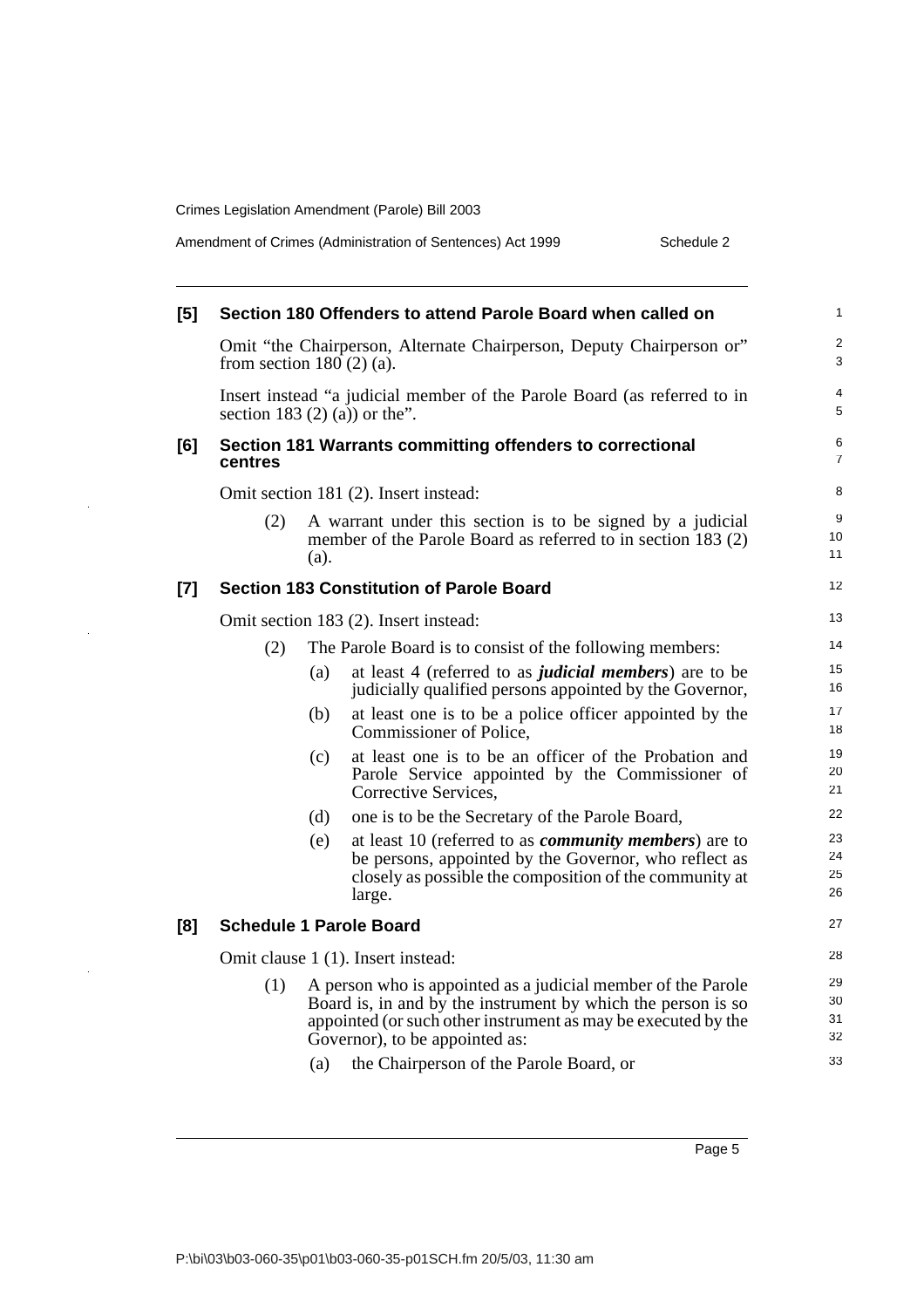|        |     |     | (b)                     | the Alternate Chairperson of the Parole Board, or                                                                                                 | $\mathbf{1}$   |
|--------|-----|-----|-------------------------|---------------------------------------------------------------------------------------------------------------------------------------------------|----------------|
|        |     |     | (c)                     | a Deputy Chairperson of the Parole Board.                                                                                                         | 2              |
| [9]    |     |     |                         | Schedule 1, clause 2 (2)                                                                                                                          | 3              |
|        |     |     |                         | Omit "the Deputy Chairperson".                                                                                                                    | 4              |
|        |     |     |                         | Insert instead "a Deputy Chairperson designated by the Chairperson".                                                                              | 5              |
| $[10]$ |     |     |                         | Schedule 1, clause 2 (3)                                                                                                                          | 6              |
|        |     |     |                         | Omit "the Deputy Chairperson" wherever occurring.                                                                                                 | $\overline{7}$ |
|        |     |     |                         | Insert instead "a Deputy Chairperson".                                                                                                            | 8              |
| $[11]$ |     |     |                         | Schedule 1, clause 2 (6) (a)                                                                                                                      | 9              |
|        |     |     |                         | Omit "the Chairperson, Alternate Chairperson or Deputy Chairperson".                                                                              | 10             |
|        |     |     |                         | Insert instead "the judicial member concerned".                                                                                                   | 11             |
| $[12]$ |     |     |                         | Schedule 1, clause 2 (6) (b)                                                                                                                      | 12             |
|        |     |     |                         | Insert "a" before "Deputy Chairperson" where firstly occurring.                                                                                   | 13             |
| $[13]$ |     |     |                         | Schedule 1, clause 14A                                                                                                                            | 14             |
|        |     |     | Insert after clause 14: |                                                                                                                                                   | 15             |
|        | 14A |     |                         | <b>Attendance of official members</b>                                                                                                             | 16             |
|        |     | (1) |                         | For the purposes of any meeting of the Parole Board:                                                                                              | 17             |
|        |     |     | (a)                     | not more than one police officer, and                                                                                                             | 18             |
|        |     |     | (b)                     | not more than one officer of the Probation and Parole<br>Service,                                                                                 | 19<br>20       |
|        |     |     |                         | may attend for the purposes of constituting the Parole Board.                                                                                     | 21             |
|        |     | (2) |                         | Despite subclause $(1)$ , the Chairperson may convene up to 6<br>meetings a year of the Parole Board at which all official<br>members may attend. | 22<br>23<br>24 |
| $[14]$ |     |     |                         | Schedule 1, clause 16                                                                                                                             | 25             |
|        |     |     |                         | Omit "or Deputy Chairperson" wherever occurring.                                                                                                  | 26             |
|        |     |     |                         | Insert instead "or a Deputy Chairperson".                                                                                                         | 27             |
|        |     |     |                         |                                                                                                                                                   |                |

Page 6

l,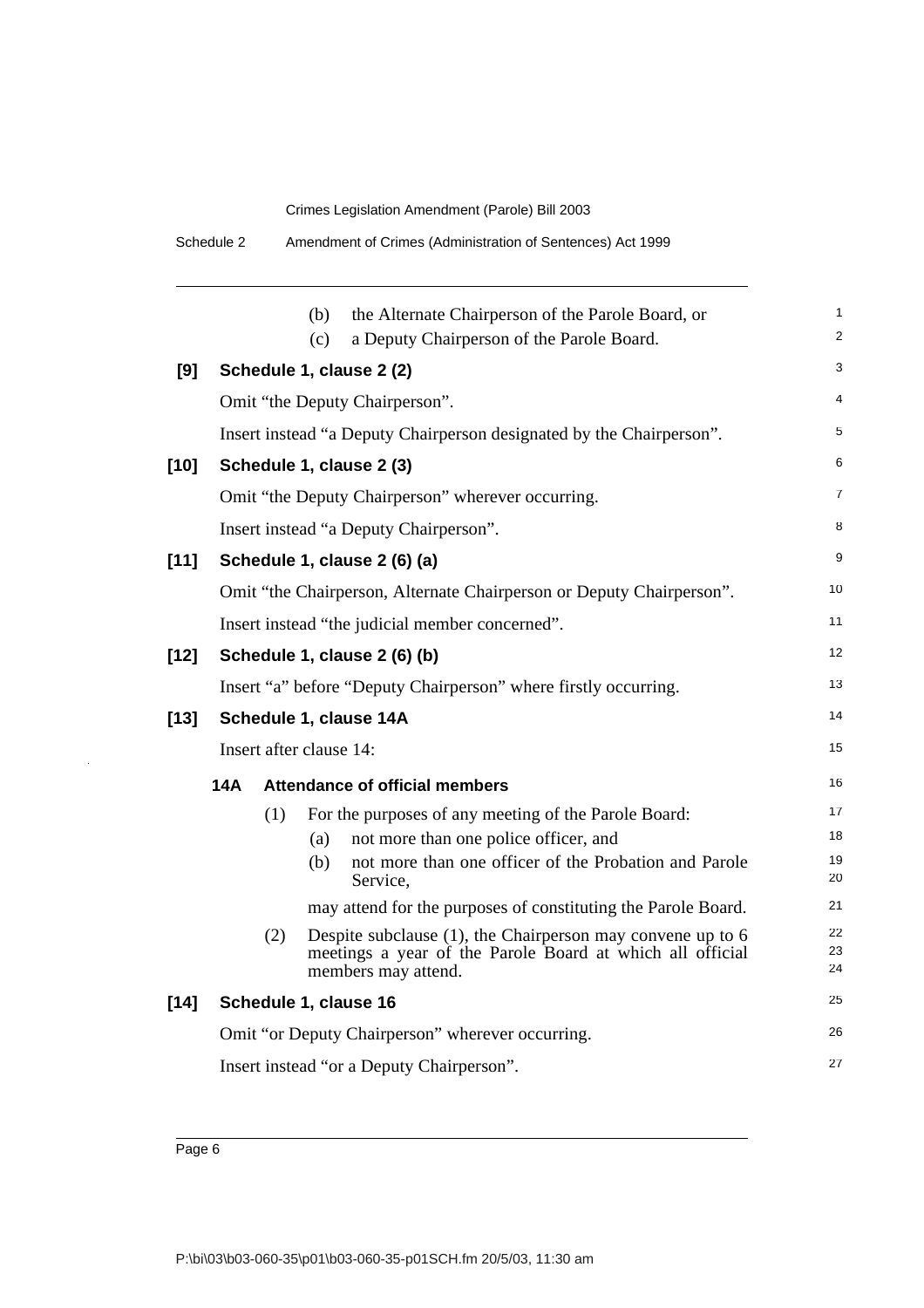Amendment of Crimes (Administration of Sentences) Act 1999 Schedule 2

| $[15]$ |                   | Schedule 5 Savings, transitional and other provisions                                    | $\mathbf{1}$        |
|--------|-------------------|------------------------------------------------------------------------------------------|---------------------|
|        |                   | Insert at the end of clause $1(1)$ :                                                     | $\overline{2}$      |
|        |                   | Crimes Legislation Amendment (Parole) Act 2003, to the<br>extent that it amends this Act | 3<br>$\overline{4}$ |
| $[16]$ | <b>Schedule 5</b> |                                                                                          | 5                   |
|        |                   | Insert in appropriate order with appropriate Part and clause numbers:                    | 6                   |
|        | <b>Part</b>       | Provisions consequent on enactment of                                                    | $\overline{7}$      |
|        |                   | <b>Crimes Legislation Amendment (Parole)</b>                                             | 8                   |
|        |                   | <b>Act 2003</b>                                                                          | 9                   |
|        |                   | <b>Constitution of Parole Board</b>                                                      | 10                  |
|        |                   | The substitution of section 183 (2) of this Act by the Crimes                            | 11                  |
|        |                   | Legislation Amendment (Parole) Act 2003 does not affect the                              | 12                  |
|        |                   | appointment of a person as a member of the Parole Board if                               | 13<br>14            |
|        |                   | the appointment was in force immediately before the<br>substitution of that subsection.  | 15                  |
|        |                   | <b>Judicial members of Parole Board</b>                                                  | 16                  |
|        |                   | The substitution of clause $1(1)$ of Schedule 1 to this Act by                           | 17                  |
|        |                   | the Crimes Legislation Amendment (Parole) Act 2003 does                                  | 18                  |
|        |                   | not affect a judicial member's appointment as Chairperson,                               | 19                  |
|        |                   | Alternate Chairperson or Deputy Chairperson, respectively,                               | 20                  |
|        |                   | of the Parole Board if the appointment was in force                                      | 21<br>22            |
|        |                   | immediately before the substitution of that subclause.                                   |                     |